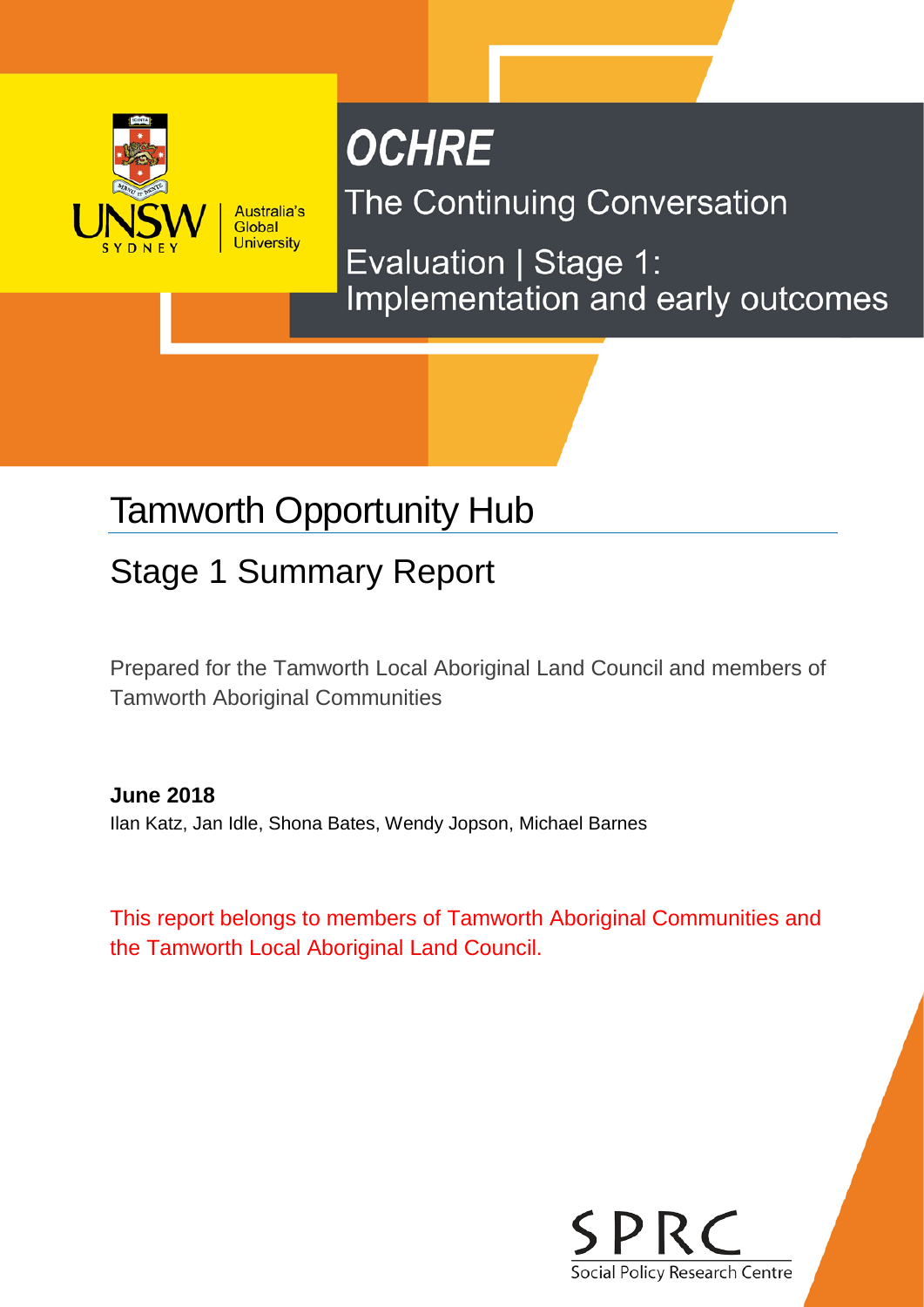*The Tamworth Opportunity Hub operates on Kamilaroi Country.*

*The evaluation team from the Social Policy Research Centre acknowledges the Kamilaroi people as the traditional custodians of the land we are working on and pay our respect to Elders past, present and future and all Aboriginal peoples in the region.*

#### Acknowledgements

We thank Aboriginal Communities involved for their support and participation in this evaluation.

We would like to thank Tony Dreise and Dr Lynette Riley – both members of the Evaluation Steering Committee – for reviewing the report.

The *OCHRE* Evaluation was funded by Aboriginal Affairs NSW. The views expressed in this report are those of the authors and may not reflect those of Aboriginal Affairs NSW or the New South Wales Government. We would like to acknowledge the contribution of Aboriginal Affairs NSW for their support.

#### **Evaluation Team**

Prof Ilan Katz, Michael Barnes, Shona Bates, Dr Jan Idle, Wendy Jopson, Dr BJ Newton

For further information: Ilan Katz +61 2 9385 7800

#### **Social Policy Research Centre**

UNSW Sydney NSW 2052 Australia T +61 2 9385 7800 F +61 2 9385 7838 E [sprc@unsw.edu.au](mailto:sprc@unsw.edu.au) W [www.sprc.unsw.edu.au](http://www.sprc.unsw.edu.au/)

© NSW Department of Education, Aboriginal Affairs NSW 2018

The Social Policy Research Centre is based in the Faculty of Arts & Social Sciences at UNSW Sydney. This report is an output of the *OCHRE* Evaluation, funded by Aboriginal Affairs NSW.

#### Suggested citation:

Katz I, Idle J, Bates S, Jopson W, Barnes M, (2018). *OCHRE Evaluation Stage 1: Implementation and early outcomes: Tamworth Opportunity Hub Summary Report (SPRC Report 18/18)*. Sydney: Social Policy Research Centre, UNSW Sydney. <http://doi.org/10.26190/5b4289dc1a77f>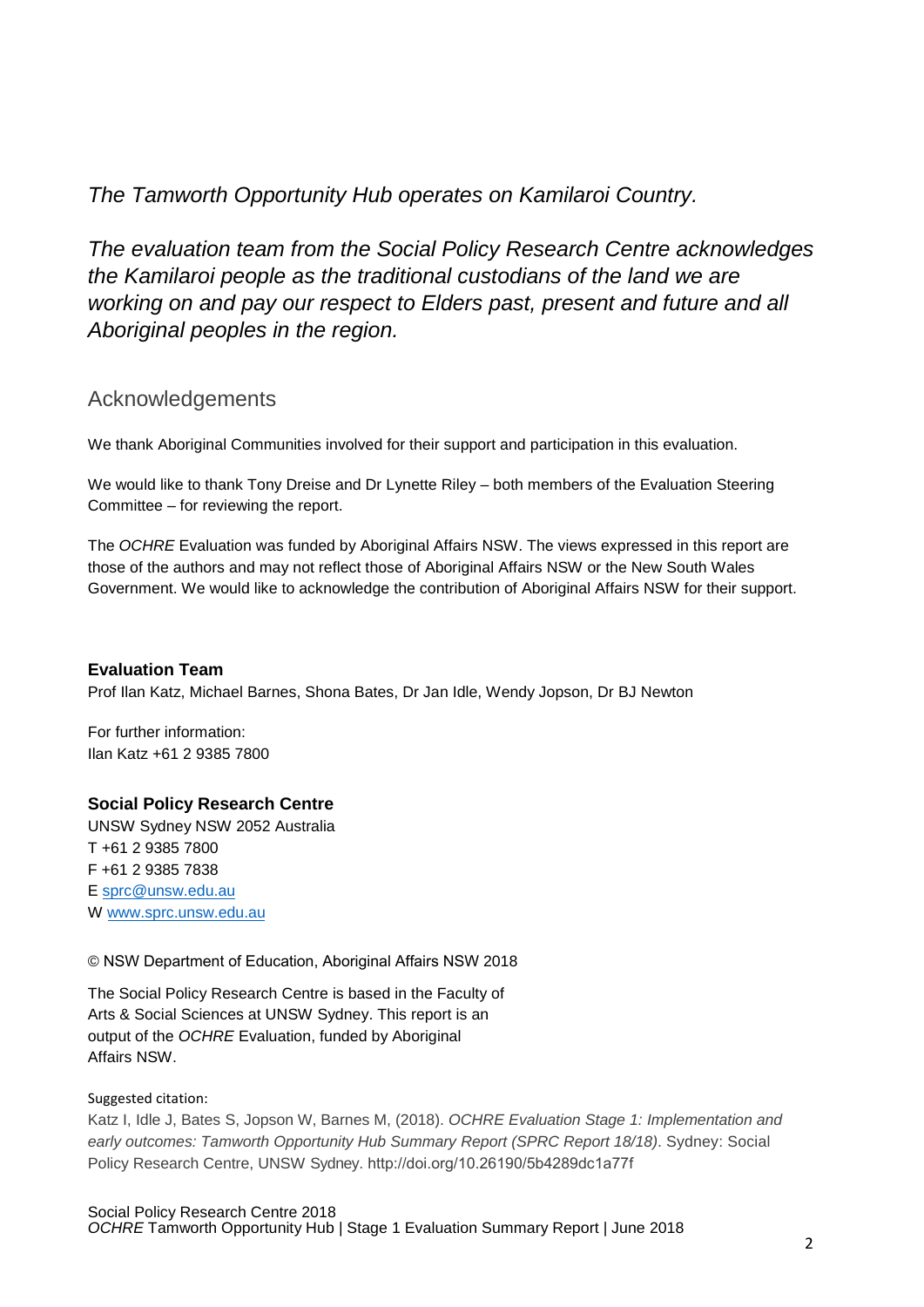## **Contents**

| The OCHRE Tamworth Opportunity Hub: What we have found               | 5              |
|----------------------------------------------------------------------|----------------|
| Summary of the Continuing Conversation                               | 6              |
| The OCHRE Tamworth Opportunity Hub                                   | $\overline{7}$ |
| What people told us about the Tamworth Opportunity Hub               | 8              |
| What is working well?                                                | 10             |
| Implementation of the Tamworth Opportunity Hub                       | 12             |
| What are the challenges and how can the Opportunity Hub be improved? | 14             |
| Community views of success for the Tamworth Opportunity Hub          | 18             |
| <b>Recommendations to NSW Government</b>                             | 20             |
| Directions for next conversations                                    | 24             |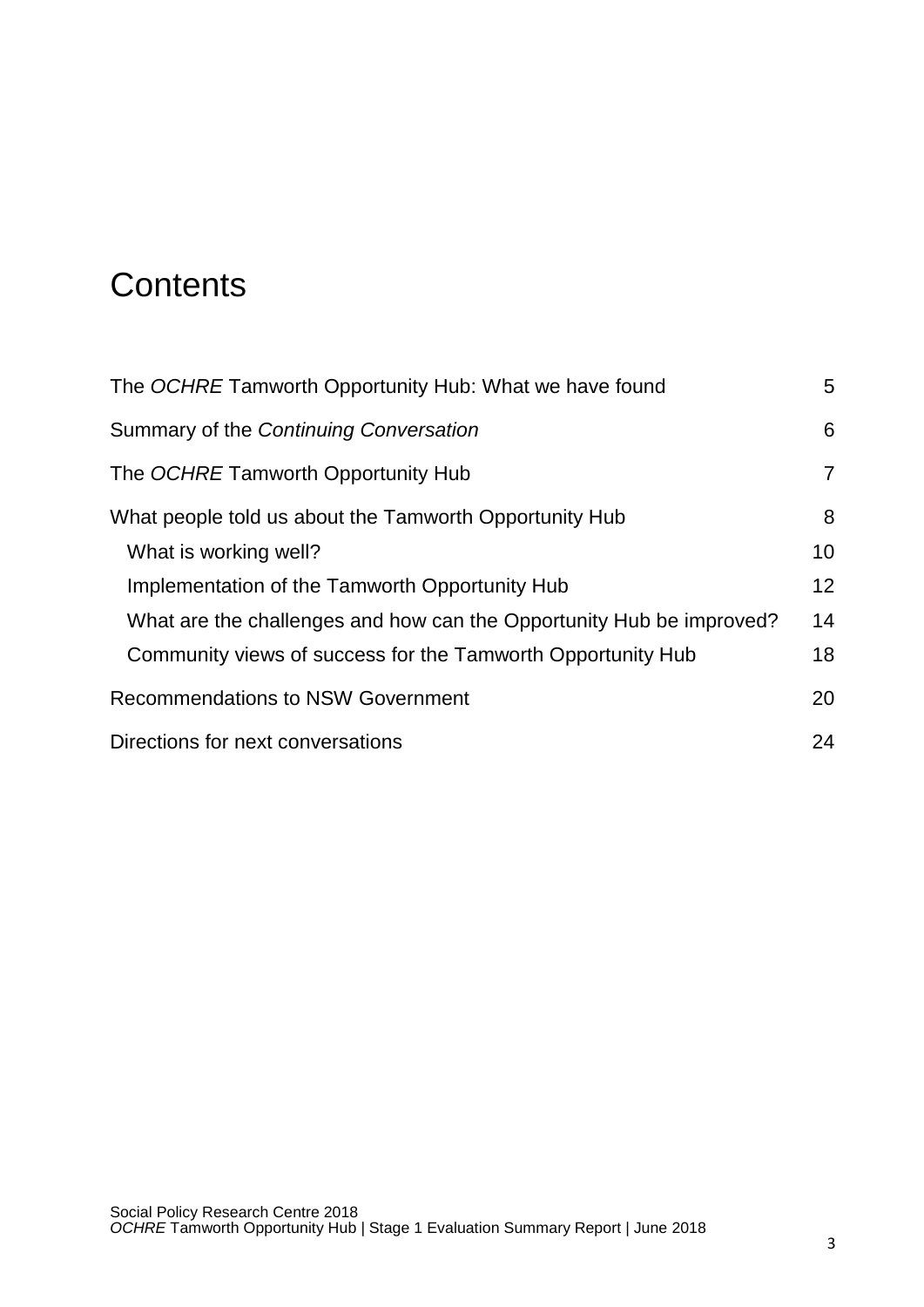This page has been left blank.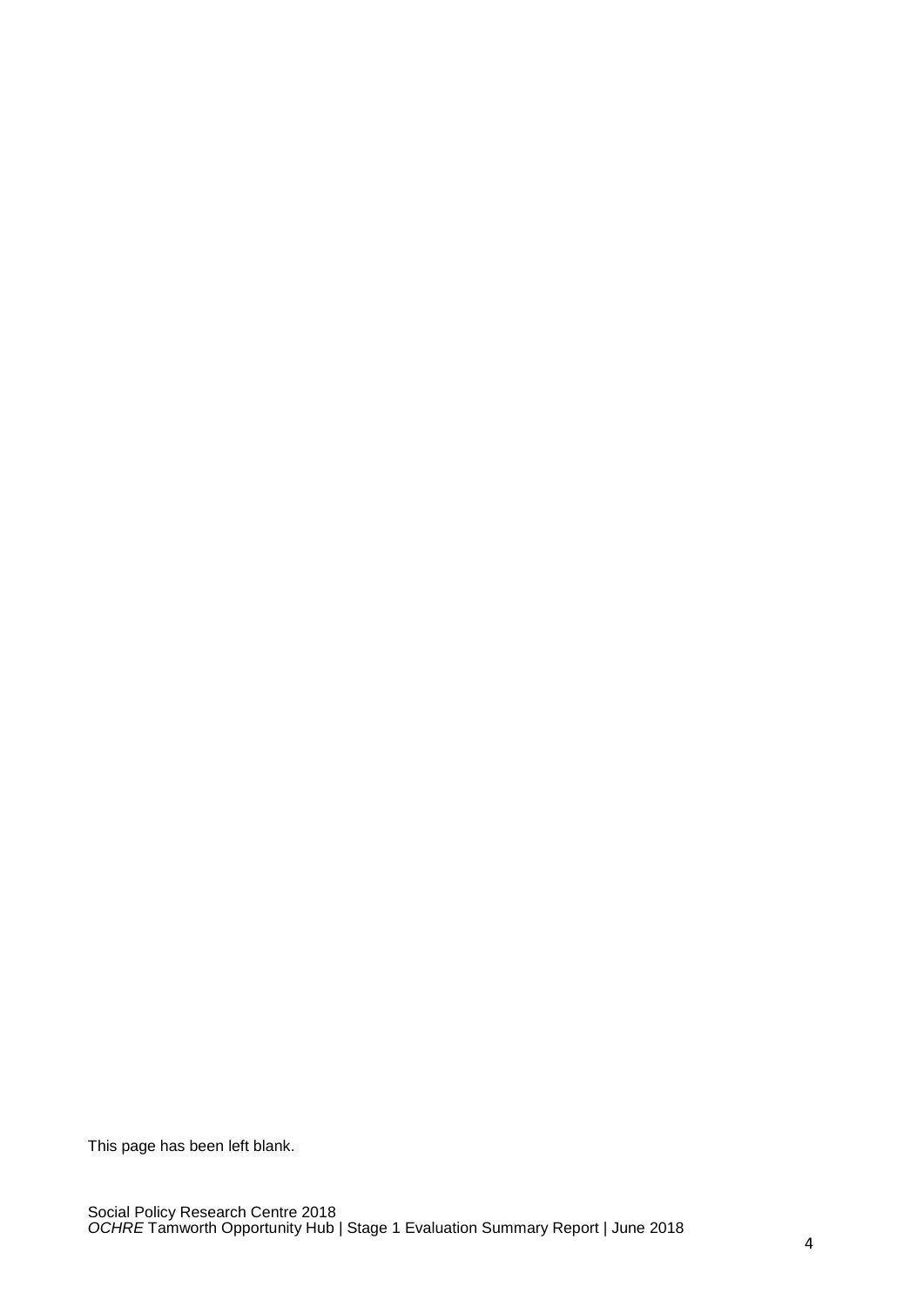## <span id="page-4-0"></span>The *OCHRE* Tamworth Opportunity Hub: What we have found

#### What is working? The Tamworth Opportunity Hub: • has the respect and trust of members of the Tamworth Aboriginal community, other service providers and participating schools. • facilitates and develops relationships with services, organisations and the wider community with a focus on supporting Aboriginal young people. • provides opportunities for young people and the wider Aboriginal community (through volunteering). • facilitates connection to culture, through cultural, sporting and other activities inside and outside school. • has committed and highly motivated staff. • is flexible in providing services and support to help Aboriginal young people engage with school and transition from school to employment or further education. Important messages to NSW Government • The Opportunity Hub has been successfully implemented in Tamworth and the model has worked well. What needs further work? • The current short-term funding cycle means that it is difficult for the Opportunity Hub to plan in the long-term. This is a source of concern for communities as there is a history of successful programs being de-funded. • Some key agencies involved in service delivery to Aboriginal children and families are not engaged with the Opportunity Hub. • Participation in the Hub relies on Principals' approval to access schools and school staff to allow students to attend. • Demand is exceeding supply – this is likely to continue as the Hub continues to grow its reputation in the community. • Burden on staff and volunteers is considerable and staff work way beyond their contracted hours. • Data collected by the Opportunity Hub does not reflect the full range of activities undertaken by staff and volunteers. • The Hub would like to access some schools outside the Tamworth area. Important messages to NSW **Government** • Secure and long-term funding is important for Aboriginal communities to trust that NSW Government is serious about supporting young Aboriginal people. • Improved resources can support more staff to provide services for the region.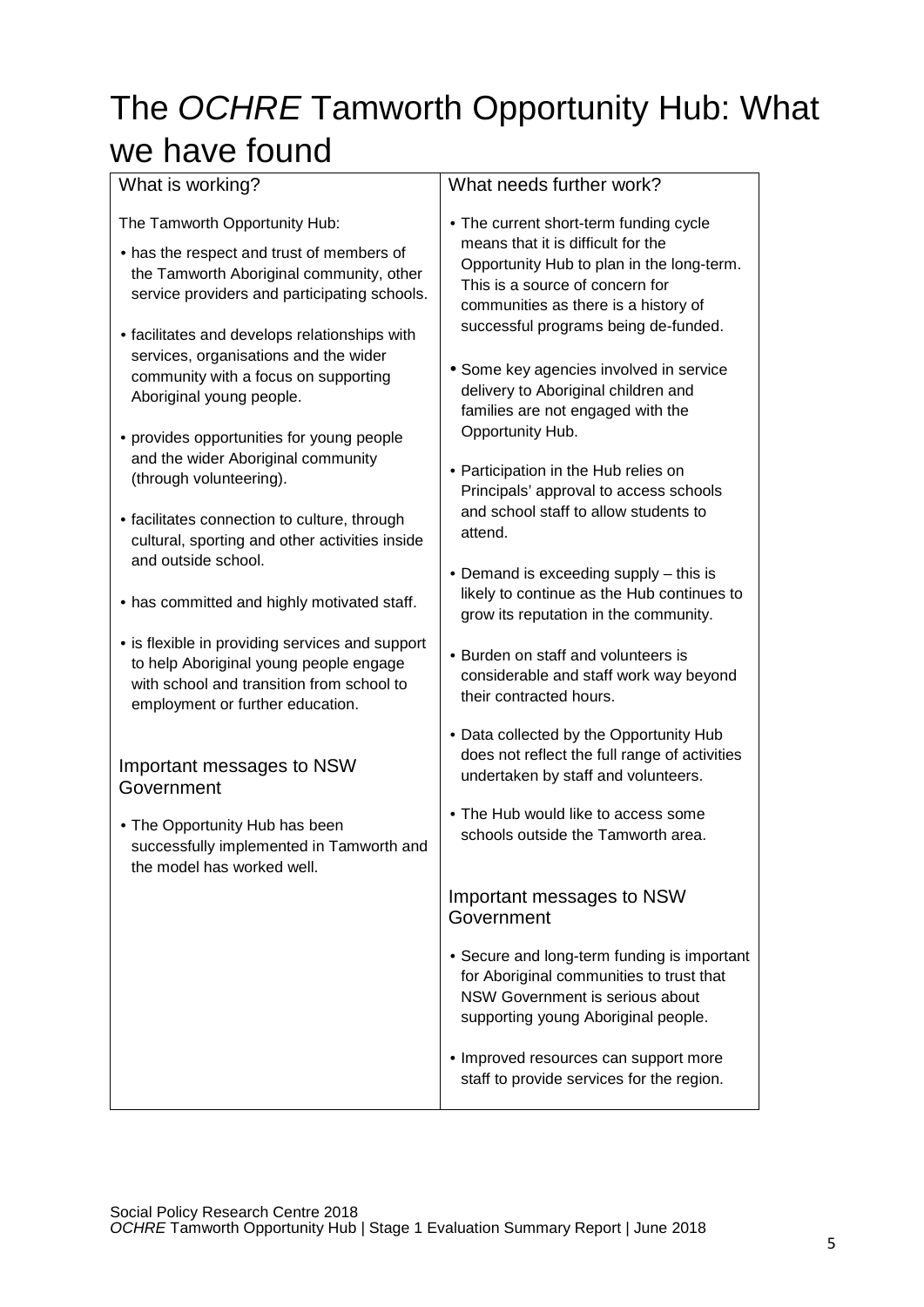### <span id="page-5-0"></span>Summary of the *Continuing Conversation*

Tamworth Local Aboriginal Land Council Researchers find agreed to continue the OCHRE out about OCHRE's conversation (21 March 2016) history Aboriginal Health and Medical Research Council checked the conversations will happen respectfully (9 August 2016) The community (the Land Council, Hub staff, and Aboriginal Affairs) met with researchers to decide how and when conversations would take place (9 Feb 2017) **Four Community Researchers** and Michael Barnes had conversations with 72 members of the community, plus other stakeholders. Nine others filled in the online survey. (31 October - 13 November) **Community helps** Community decides what researchers to understand happens with findings. the information collected Phase 2 of the evaluation (19 & 20 March 2018).

begins July 2018.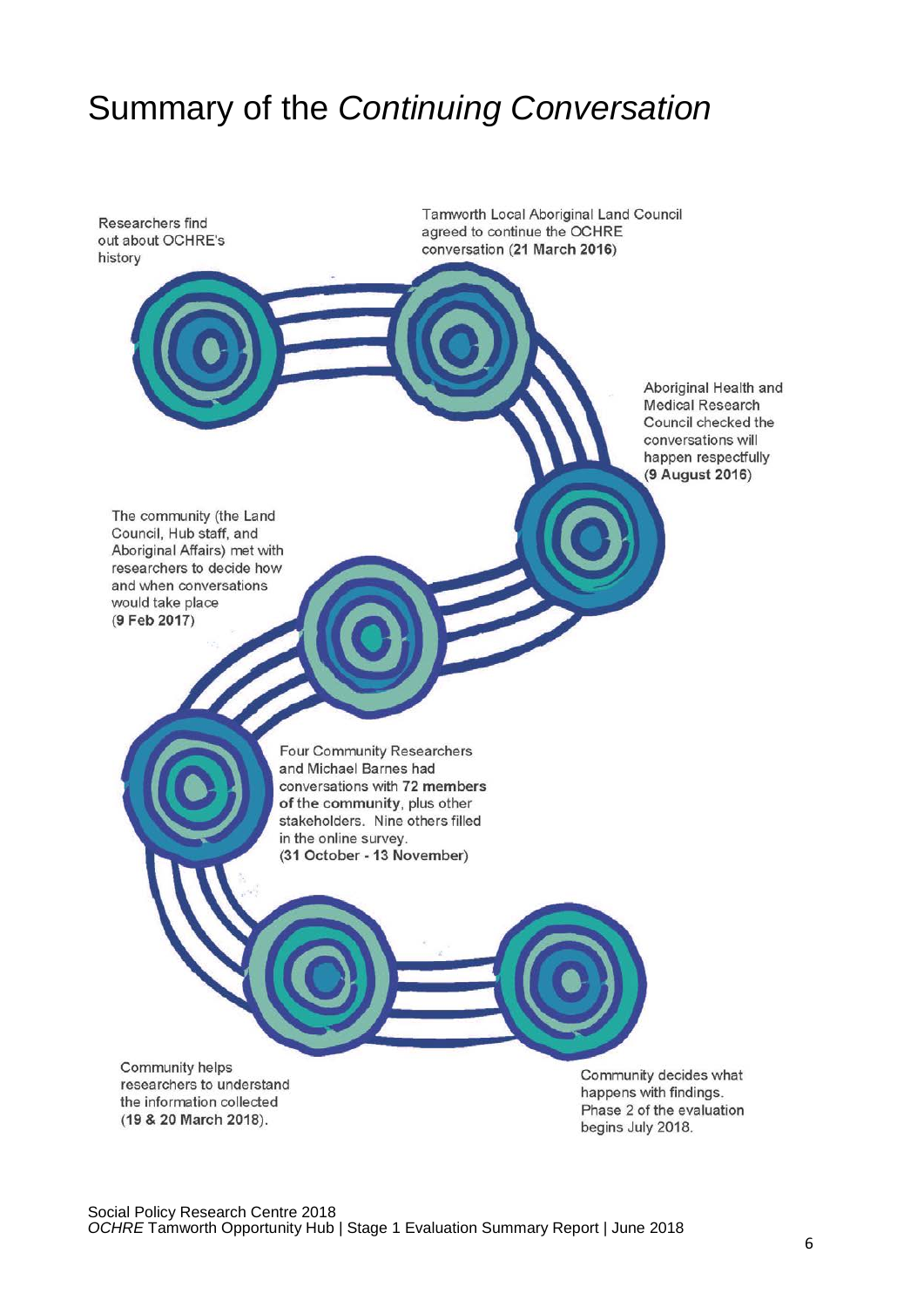## <span id="page-6-0"></span>The *OCHRE* Tamworth Opportunity Hub

The *OCHRE* Evaluation adopts the approach of 'continuing conversations'. Over the past two years, SPRC evaluators have continued the conversations with members of Tamworth Aboriginal communities about the Tamworth Opportunity Hub – part of the *OCHRE* initiative. The evaluation team have used culturally acceptable methods as much as possible and facilitated community-control of the evaluation.

**Community-controlled research** involves co-design – this is a way of conducting research *with* and *not on* communities. The evaluation team asked communities how they would like information collected, what they think would be a measure of the program's success, who the team should talk to, and what is the best approach to contact people to be a part of the evaluation. We trained local community members to be researchers to have conversations. As part of co-design we also returned a draft report to research participants in communities and asked for their feedback (validation of findings), which has been added to this final report.

This is a summary of what we were told and what we heard about *OCHRE* and the Tamworth Opportunity Hub. This report has been presented to the Tamworth Local Aboriginal Land Council and its members, as well as the Opportunity Hub Consortium (19-20 March 2018). The report has been updated to incorporate what we heard at both meetings, without compromising the independent findings.

Members of Tamworth Aboriginal communities involved in the evaluation have reviewed and accepted the final report for presentation to the NSW Government. The report will be provided to Aboriginal Affairs NSW (30 June 2018) and then presented formally to the Minister on 15 August 2018.

The evaluation team have drawn lessons from all *OCHRE* sites evaluated and will present a Synthesis Report to the NSW Coalition of Aboriginal Regional Alliances (NCARA).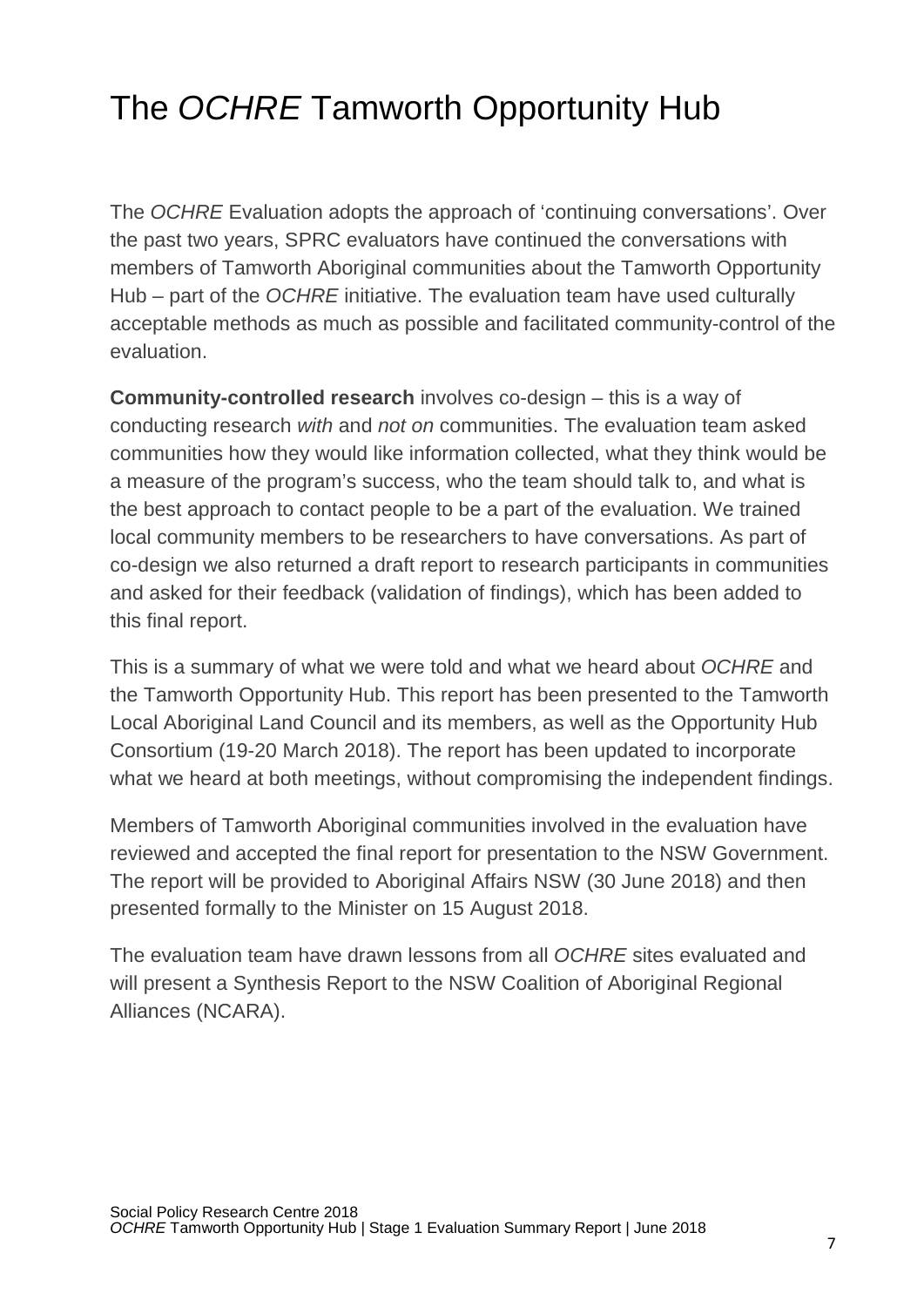## <span id="page-7-0"></span>What people told us about the Tamworth Opportunity Hub

The Op-Hub is just a vehicle to address community needs as opposed to a government program that is a source of funds, just to say, 'oh, you know we've got this'.

The staff at the Hub make it a success. They are passionate, work together and have ownership over the program. They operate with trust, share information and training, and work with cultural protocols. The staff are good role models.

The Hub could not get any more culturally safe. The fact it sits within an Aboriginal community owned and controlled organisation is a huge credit to this. The staff employed are confident in their culture and are true community people. Only an Aboriginal organisation on the ground could possibly achieve this – using the connections they have built over decades in the community. They know who to engage and how to engage in terms of culture, and there is no other service in town that offers this for our children.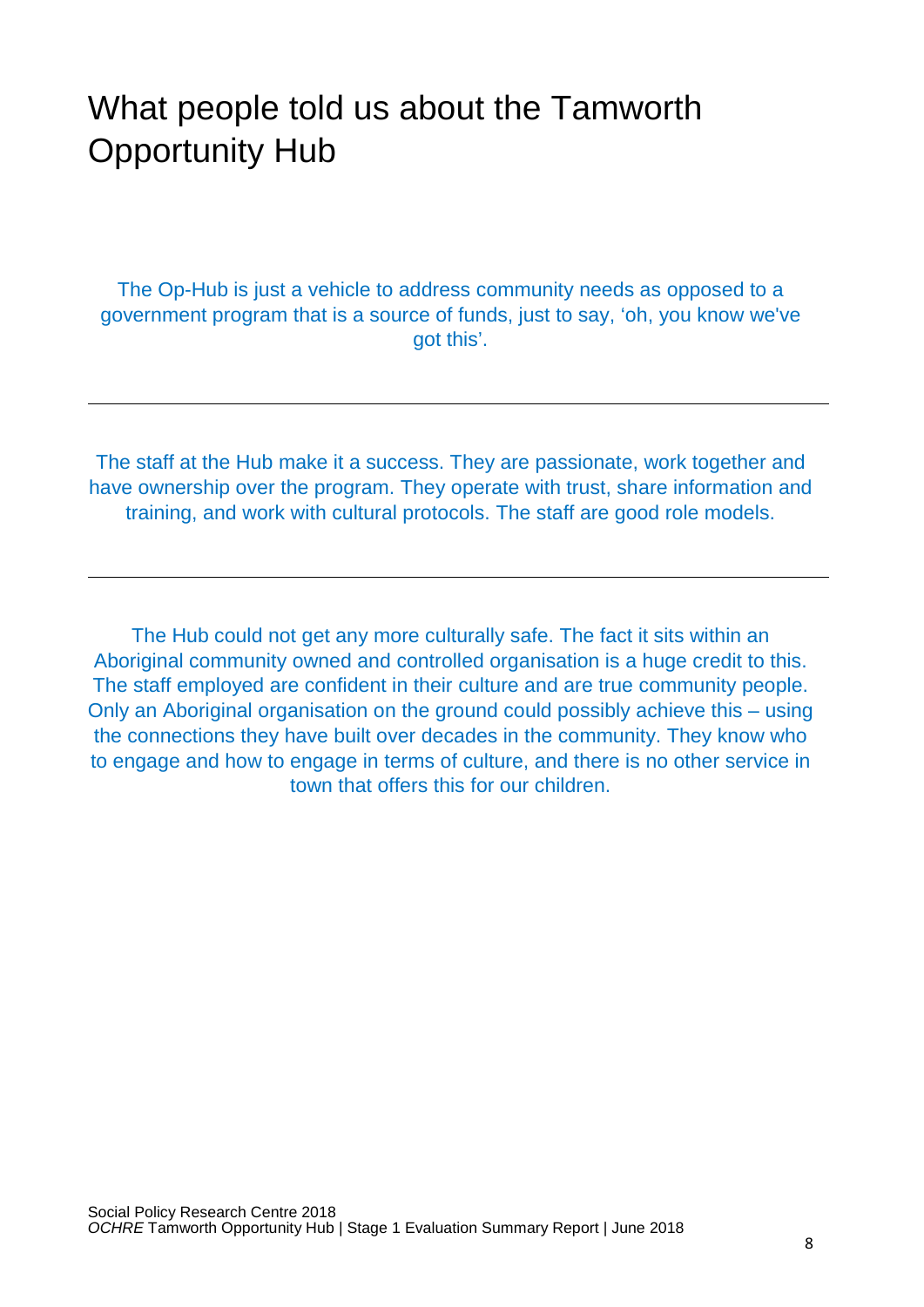### **Findings**

- We heard broad support for the Tamworth Opportunity Hub. Most participants, including members of the Tamworth Aboriginal communities and NSW Government representatives, view the Opportunity Hub as very successful.
- The Opportunity Hub is Aboriginal community-controlled and is part of the work of the Tamworth Local Aboriginal Land Council, which has priorities to benefit, support and provide outcomes for the local Aboriginal communities.
- The Opportunity Hub has the respect and trust of members of the Tamworth Aboriginal communities, other service providers and participating schools.
- The Opportunity Hub facilitates connection to culture, through cultural, sporting and other activities inside and outside school.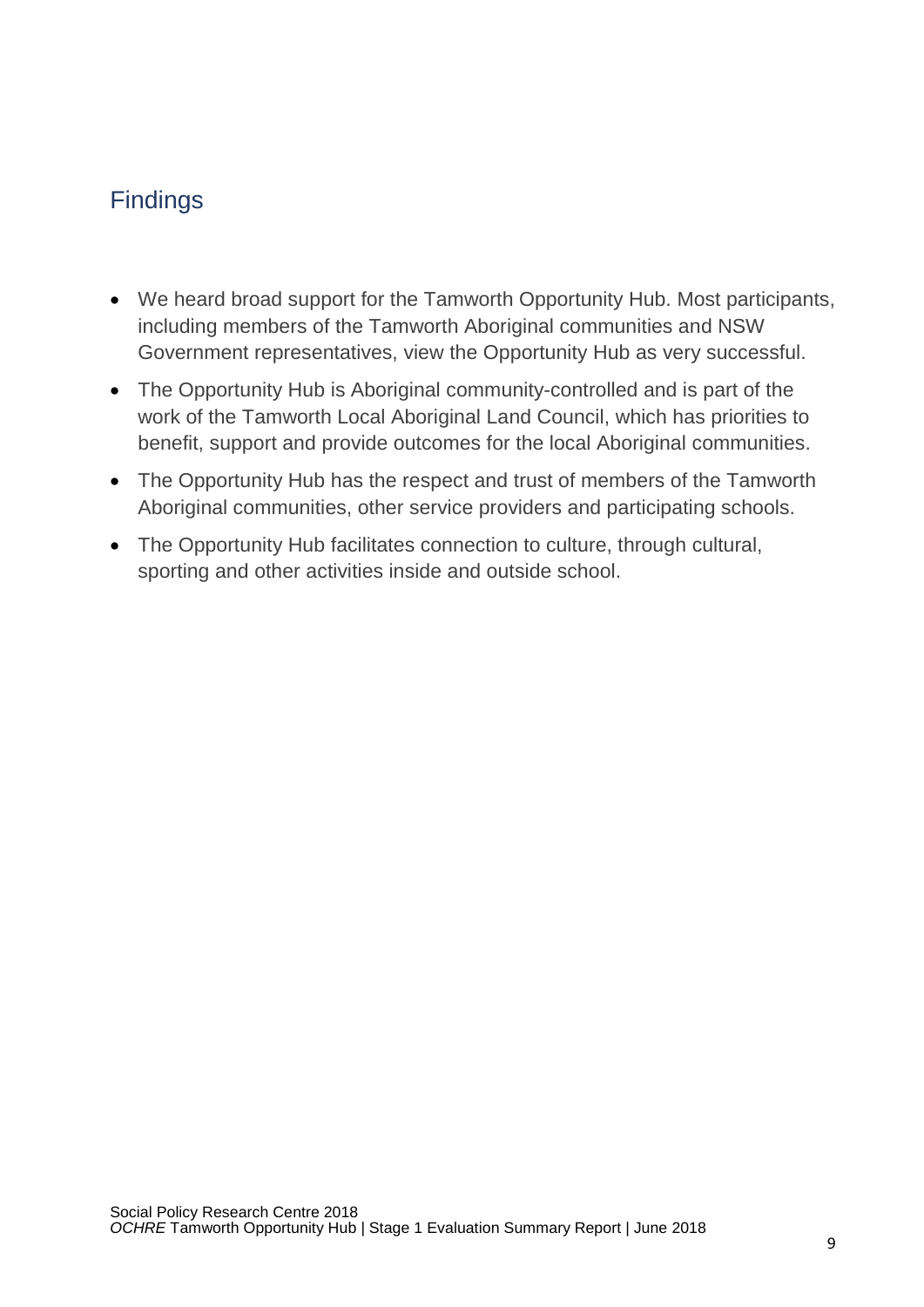<span id="page-9-0"></span>What is working well?

Since participating in the OpHub, it encouraged me to stay in school to become what I wanted to be when I wanted to leave in Year 10.

The Hub helped him gain knowledge and experience needed to be successful in any field of work.

I've seen his confidence and everything – and his sense of identity – come from doing these cultural activities and mixing with community, which then transfers into confidence in the classroom.

My son's happier, I'm happier

We sort of help with – whether it be housing, whether it be a funeral, or whether it be whatever other events that we've contacted – so there's sort of that bit of familiarity and the comfort being inside an Aboriginal-controlled group where they sort of feel like they've got a bit of a voice.

It's the Aboriginal staff that are the champions of the Hub and that connection.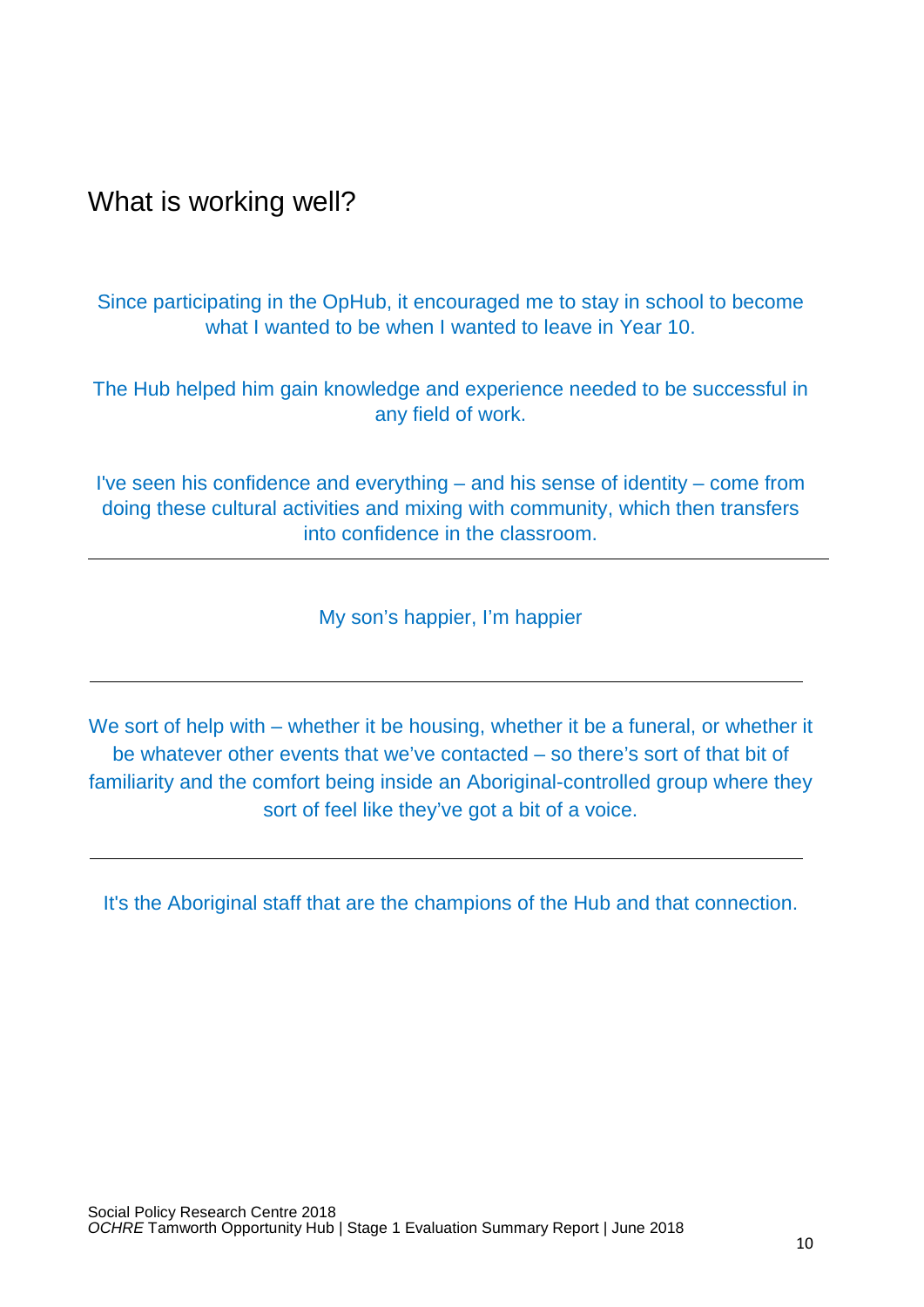### **Findings**

- The Opportunity Hub facilitates and develops relationships with services, organisations and the wider community with a focus on supporting young Aboriginal people.
- Participants in Opportunity Hub activities felt it was a positive influence in their lives and provided them with support and opportunities.
- The Opportunity Hub offers opportunities for mentoring and for young Aboriginal people to volunteer at the Opportunity Hub. Members of Aboriginal communities also volunteer and work with their communities, parents and children.
- The staff at the Opportunity Hub are highly committed and motivated to provide the best services for young people, often volunteering their time.
- The Hub is flexible in providing services and support to help Aboriginal young people engage with school and transition from school to employment or further education. This is important in meeting the diverse needs of Aboriginal young people.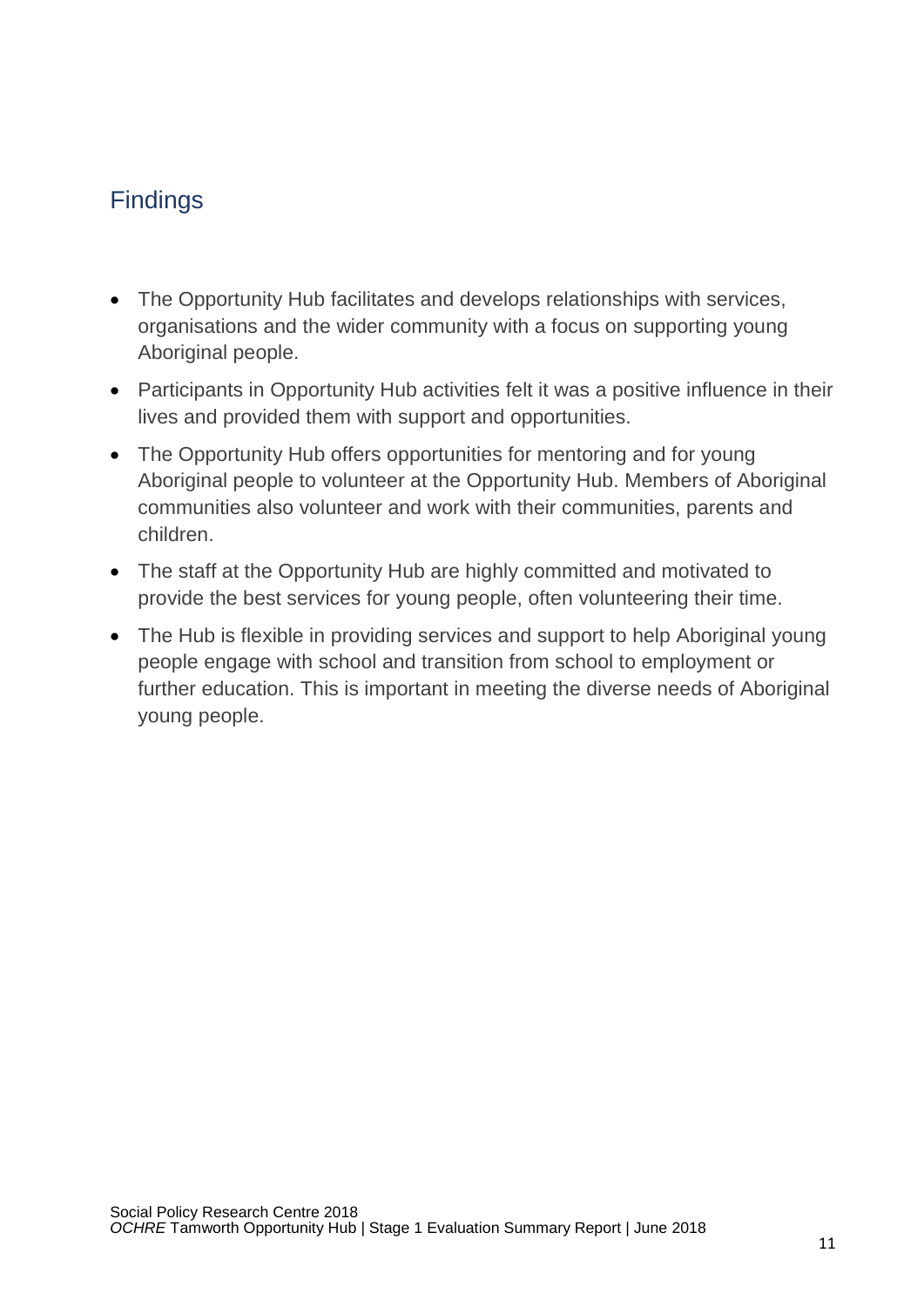### <span id="page-11-0"></span>Implementation of the Tamworth Opportunity Hub

Young, local Aboriginal people have always been employed and I believe it has worked great as they are part of the community, know the community, understand what the community needs and wants are, and they are fresh out of the process they are assisting other community members to now go through in their roles with the Hub.

The implementation was effective due to:

The innovation used in the tender process, and the containing collaboration and engagement of the services who were initially involved in tendering, and establishing the Hub.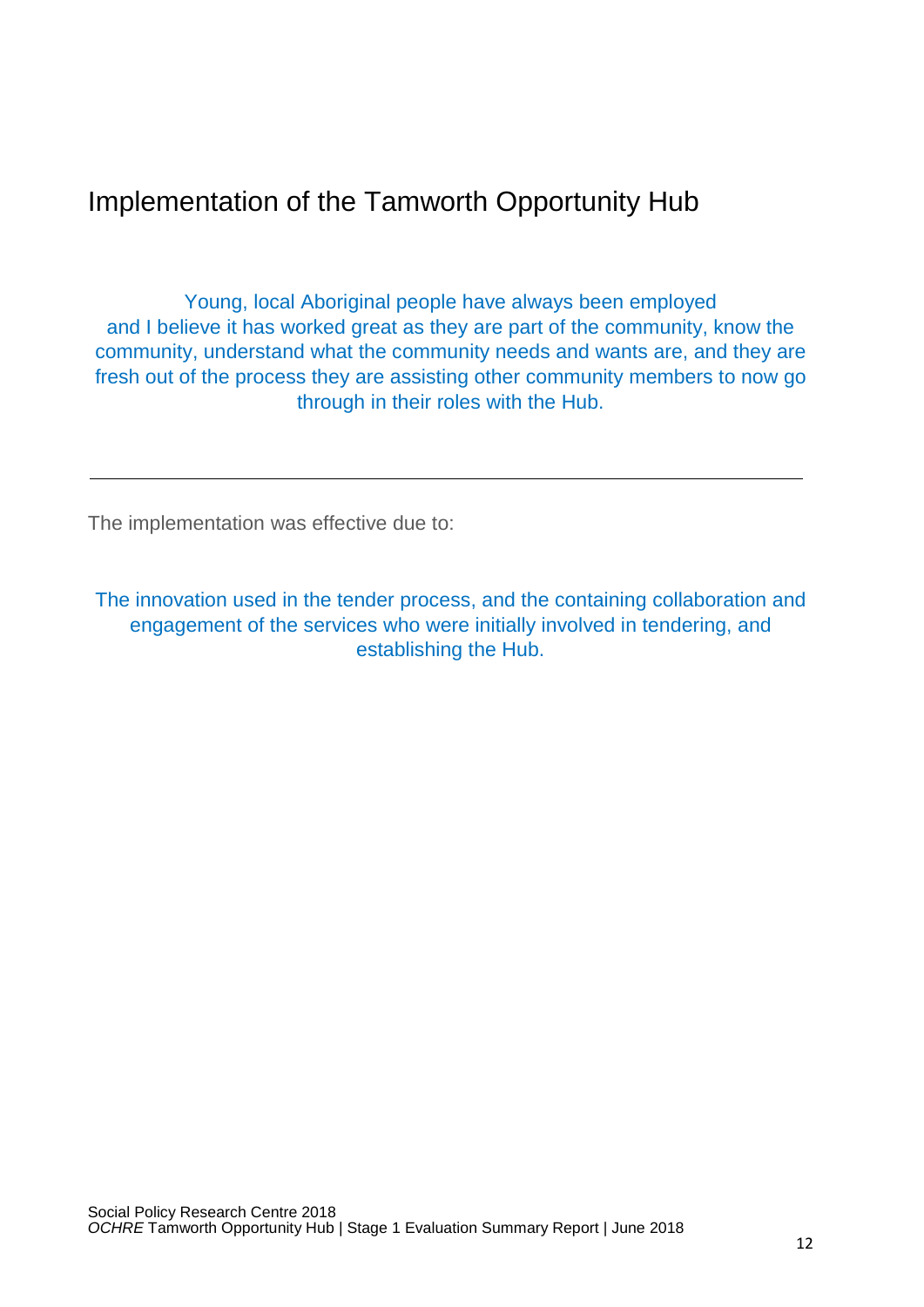### Findings

- The tender process required collaboration and formalised agreements with other services up front. In this respect it was positive for the Hub. However, there was some dissatisfaction with the tendering process.
- Formalised agreements and other local partnerships support the Opportunity Hub in delivering services.
- The implementation was well-supported by being managed by a communitybased organisation.
- Demand for the Tamworth Opportunity Hub services continues to grow.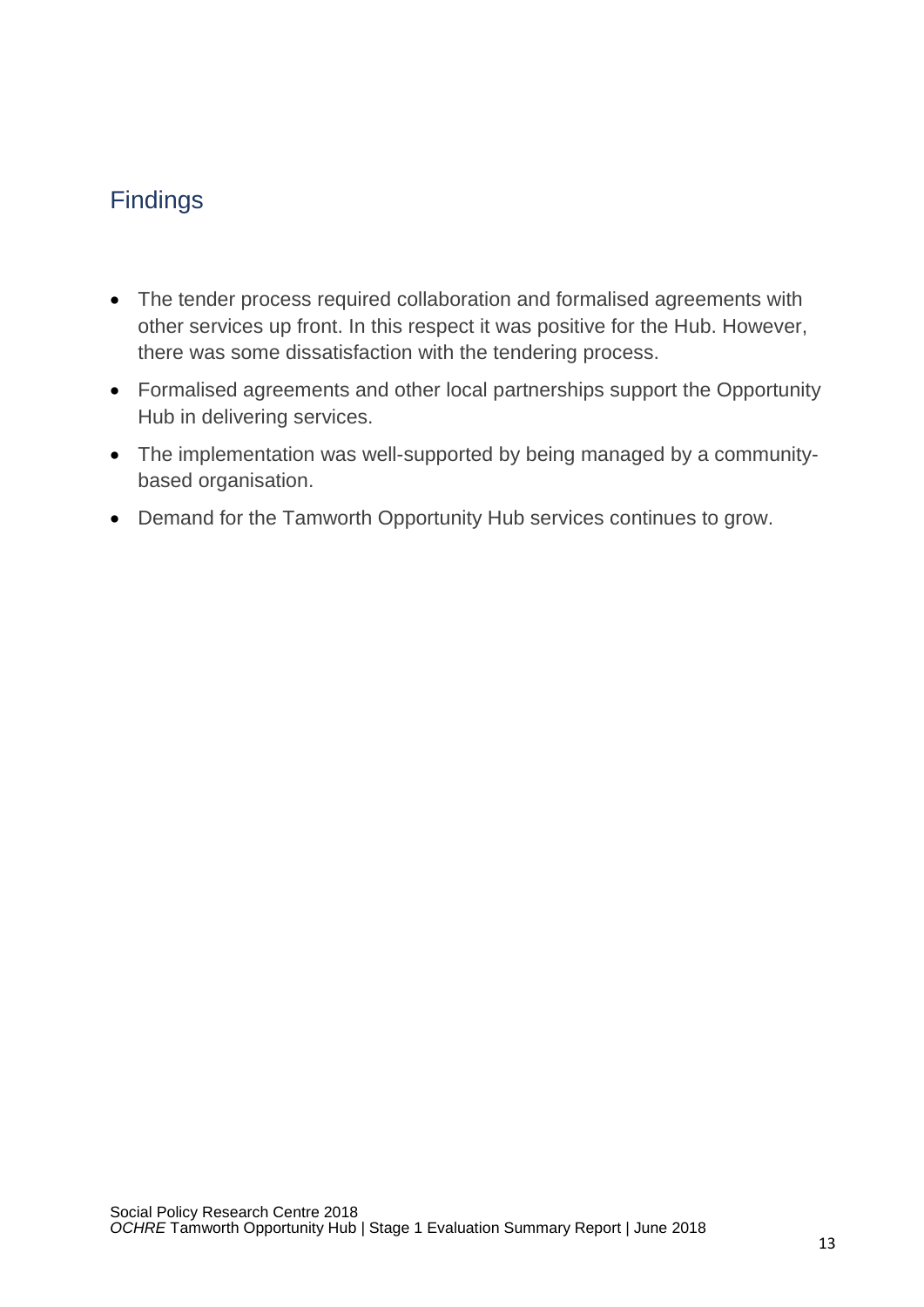### <span id="page-13-0"></span>What are the challenges and how can the Opportunity Hub be improved?

What we are doing there [at the Hub] does not fit into any of the boxes that they want us to dropdown with a personal learning plan. But there is some real benefit in … working with those young people to get them back on track.

I think where the big challenge is…. the willingness of schools.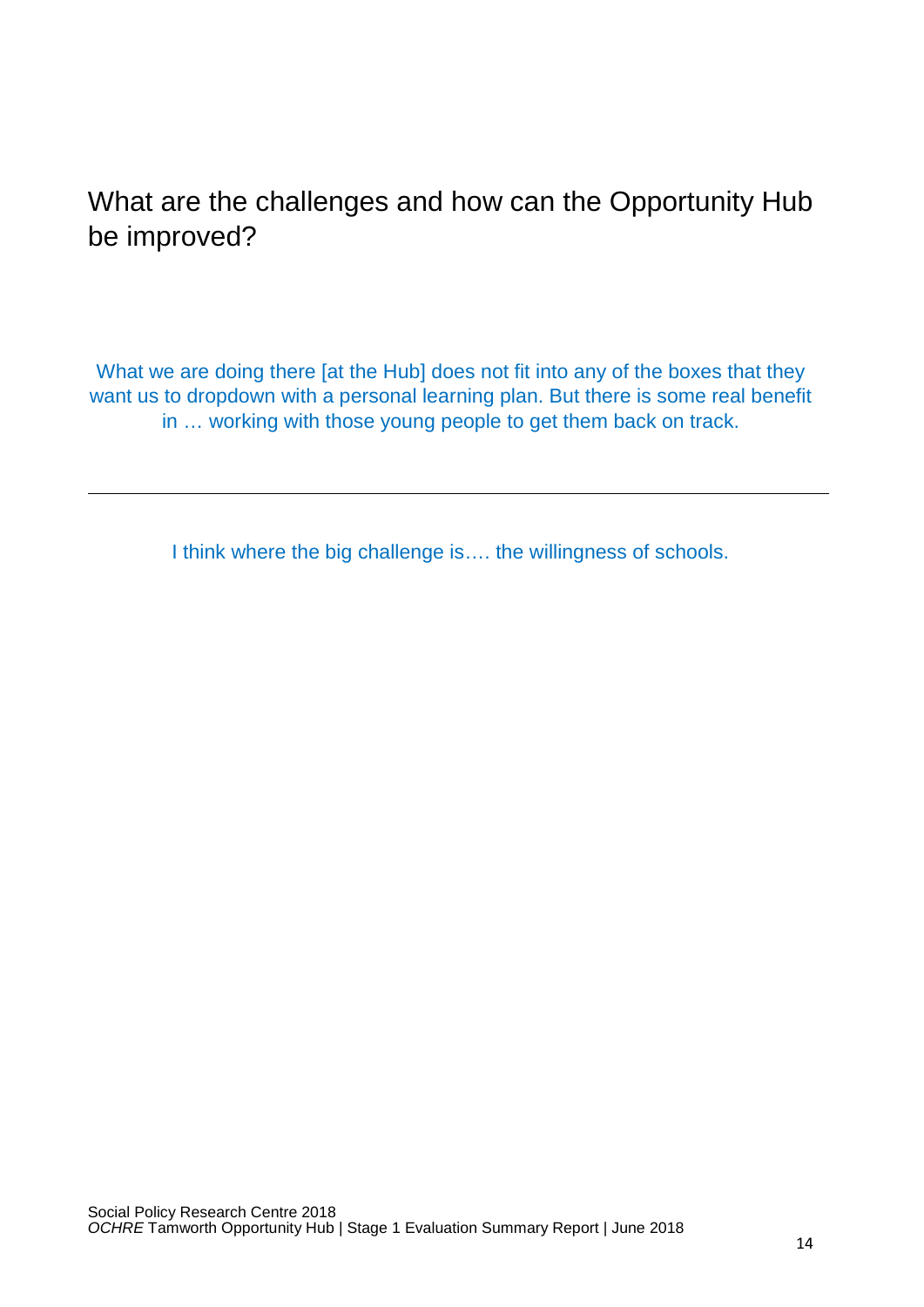#### Findings – challenges

- It requires considerable effort for a non-school based organisation to access the structured school environment and keep schools engaged with the program.
- Participation in the Opportunity Hub relies on Principals' approval to access schools and school staff to allow students to attend.
- Some key agencies involved in service delivery to Aboriginal children and families are not engaged with the Opportunity Hub.
- Demand is exceeding supply this is likely to continue as the Opportunity Hub continues to grow its reputation in the community.
- The burden on staff and volunteers is considerable and staff all work way beyond their contracted hours.
- The tendering process and short funding timescales mean that it is difficult for the Opportunity Hub to plan in the long-term and is a source of concern as there is a history of successful programs being de-funded.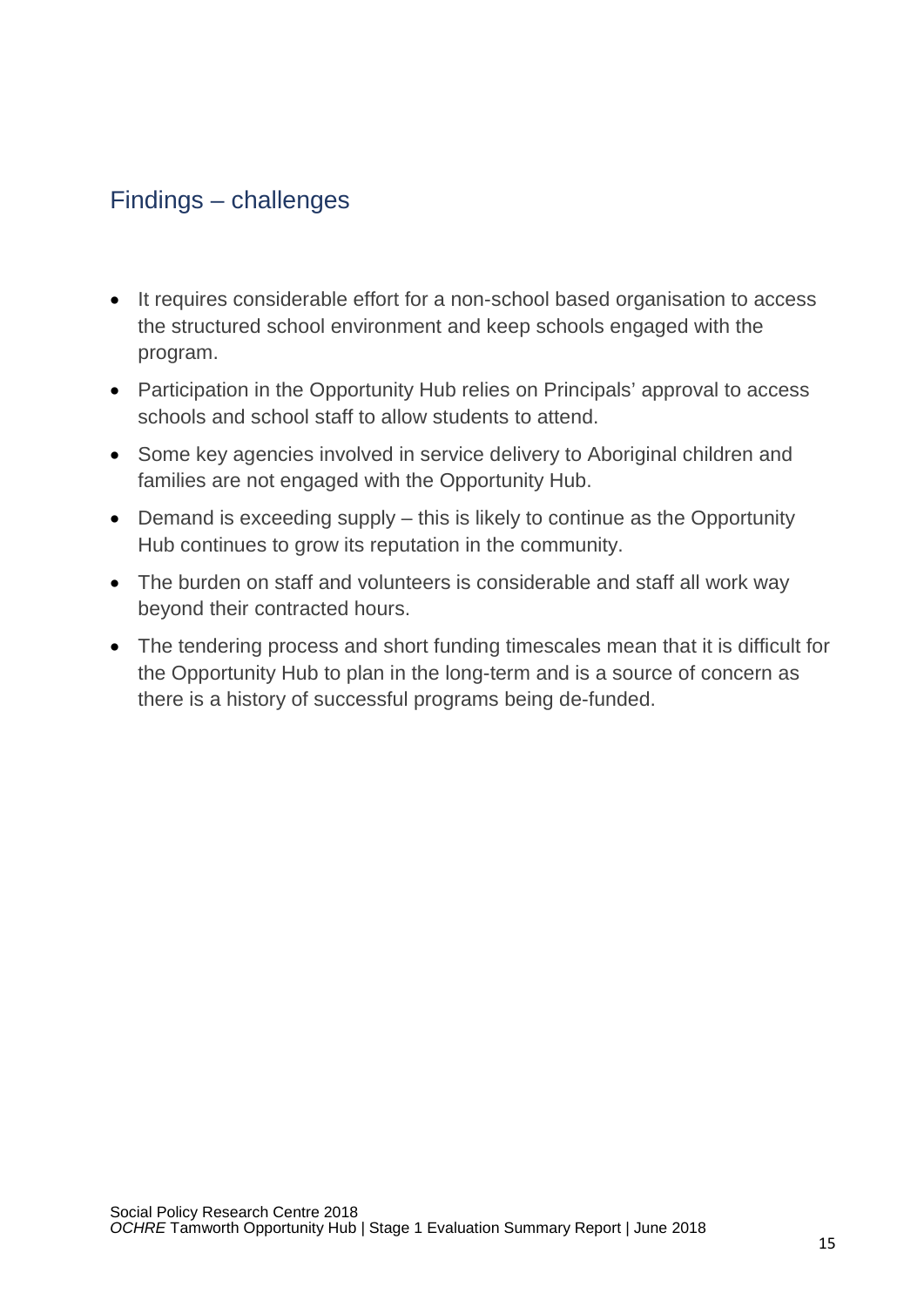Because that's really, I think, where the big challenge is…. the willingness of schools. Because from the school's point of view, it's about letting people come into the schools. It's about being flexible around their timetabling or whatever. Releasing kids to go off and do stuff. And wanting to ensure that what they do and what the Opportunity Hub does is complementary.

Funding reallocation at a state/Commonwealth level would be better spent in a Hub style service for Aboriginal communities that is community owned and operated.

We capture it *[data and information about the Hub]*, but we don't sort of really feed it up. We give them numbers, now, but of non-Aboriginal kids, or we'll report on – we've started to stick in there because we believe it's relevant to – but that's not what they're asking for.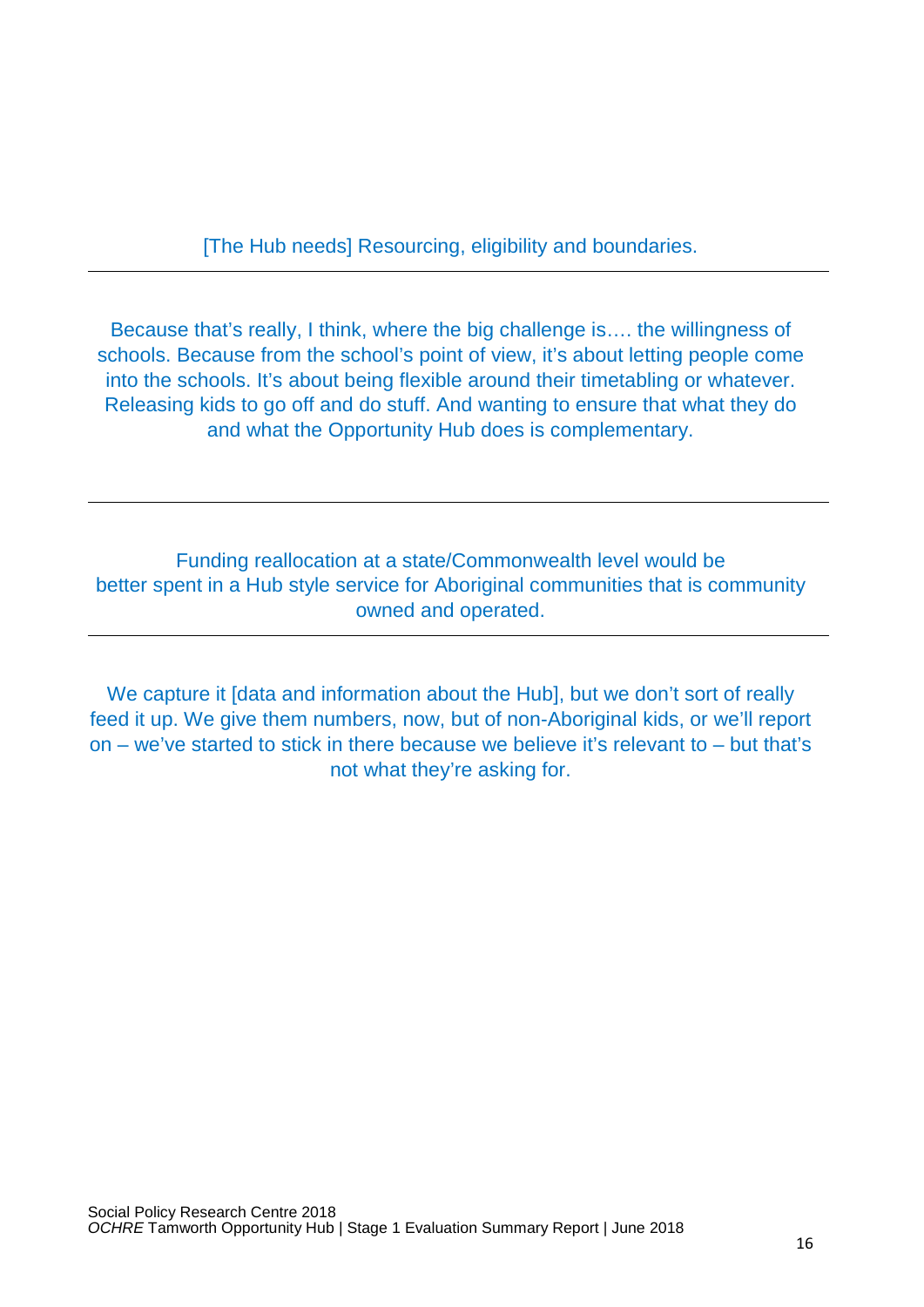#### Findings – Improvements

- Increase participation through encouraging local schools and Principals to access the Opportunity Hub activities. The Tamworth Opportunity Hub would like to access schools in the surrounding areas that have indicated an interest in their programs.
- Provide more activities in the community and share information about the Tamworth Opportunity Hub more widely.
- Establish stability of the Opportunity Hub through long-term government commitment to funding.
- Increase staff support through training and resources.
- Provide ideas for how the Opportunity Hub can be even more successful.
- Improve engagement with all levels of government departments, agencies (Local, State and Commonwealth), and service providers (both government and NGO) – apart from Aboriginal Affairs NSW. NSW Government departments (Housing NSW, NSW Health, NSW FACS, and NSW Justice) to work more closely with the Opportunity Hub and their programs.
- Support a holistic approach to young Aboriginal peoples' wellbeing.
- Develop reporting and evaluation mechanisms that reflect communities' views of what is important.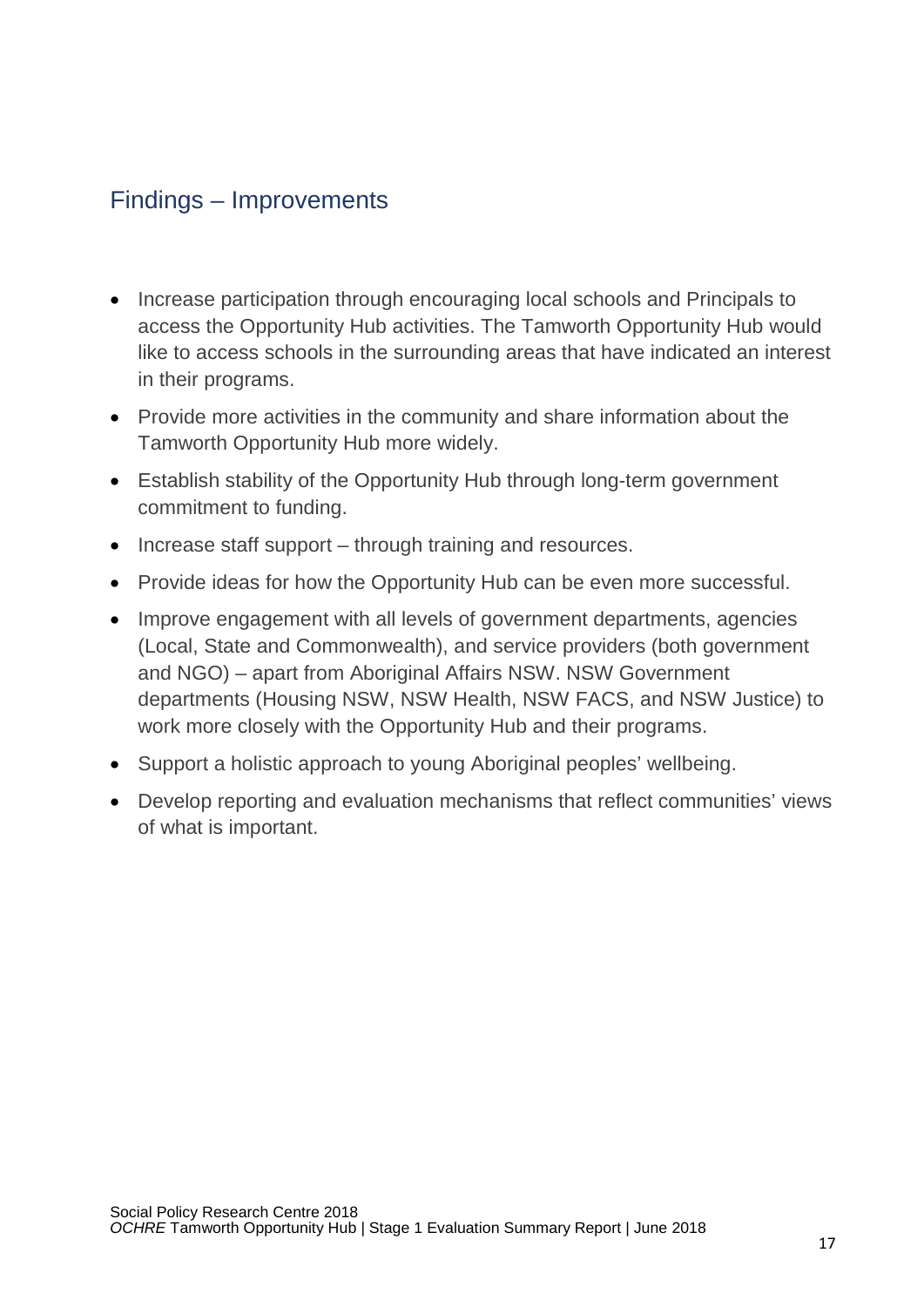### <span id="page-17-0"></span>Community views of success for the Tamworth Opportunity Hub

The people employed by the Opportunity Hub as individuals are a true credit to its development.

The success – is some of the stories from some of the kids that we've impacted. We've covered some of that in our reporting; we do some case studies, and we sort of highlight some good stuff in our newsletters; but I think that, and sometimes I don't know whether an impact – because I know I've been involved with other programs at times – and **it's not until the people are older that they realise that they had – that you had an impact.**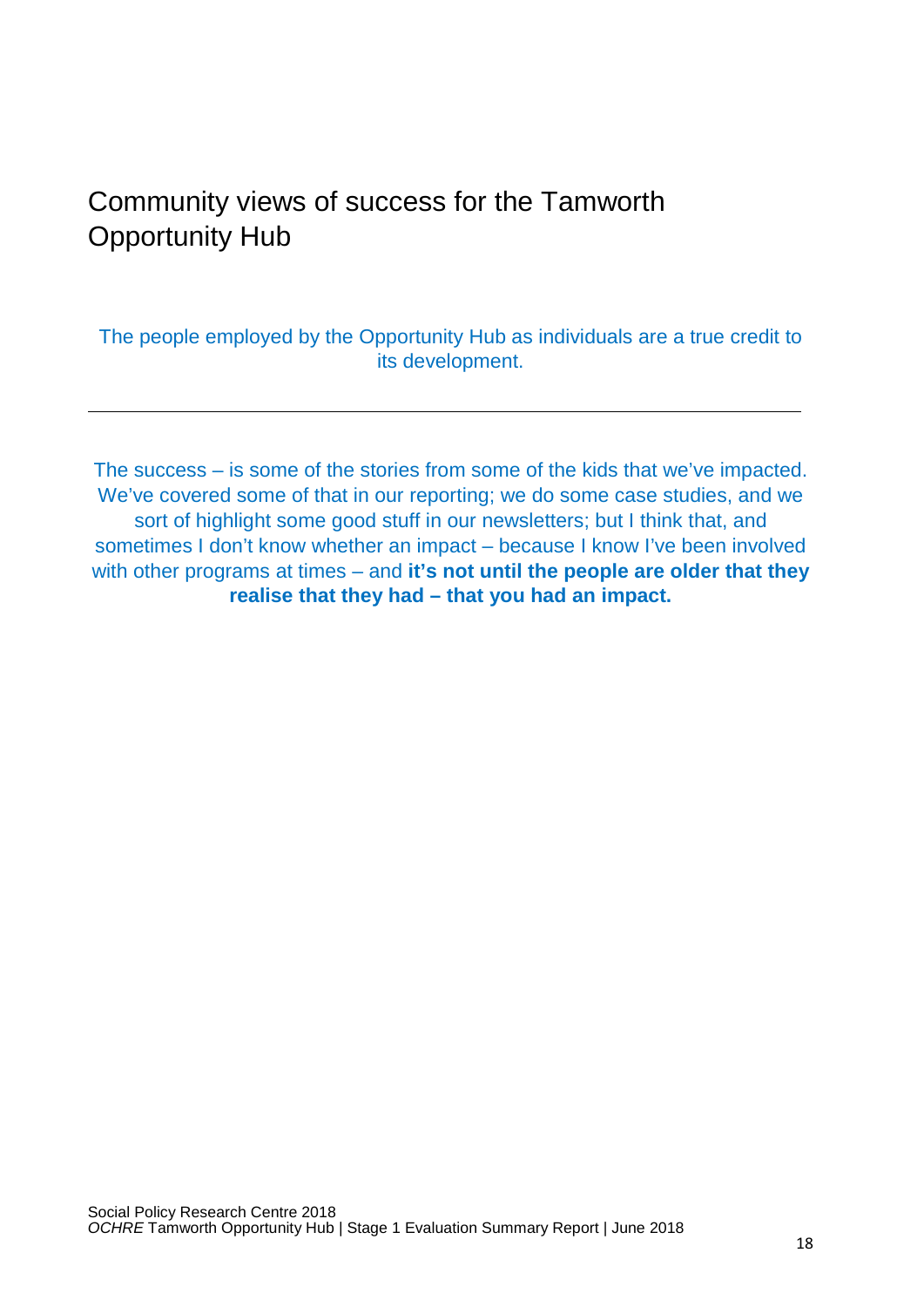#### **Findings**

Success is:

- **Student engagement** (Aboriginal and other than Aboriginal students).
- **Aboriginal community involvement** and **connections** to **Culture**.
- **Building relationships, self-esteem and cultural identity**. The Opportunity Hub staff want to capture information that illustrates young people are participating in activities, and the value of casual conversations or interactions in supporting and building confidence. For example, engaging with a student at risk of leaving school, or building the self-esteem, confidence and cultural identity of young Aboriginal people.
- **Community building** through volunteering. Community members, Opportunity Hub staff and students play an important role in the activities at the Hub. It is valuable to capture the broader communities' engagement with the Hub. During co-design, we heard volunteers are important to the success of the program and that needs to be specifically identified and reflected in the evaluation.
- Some achievements of the Opportunity Hub may be unknown for some time.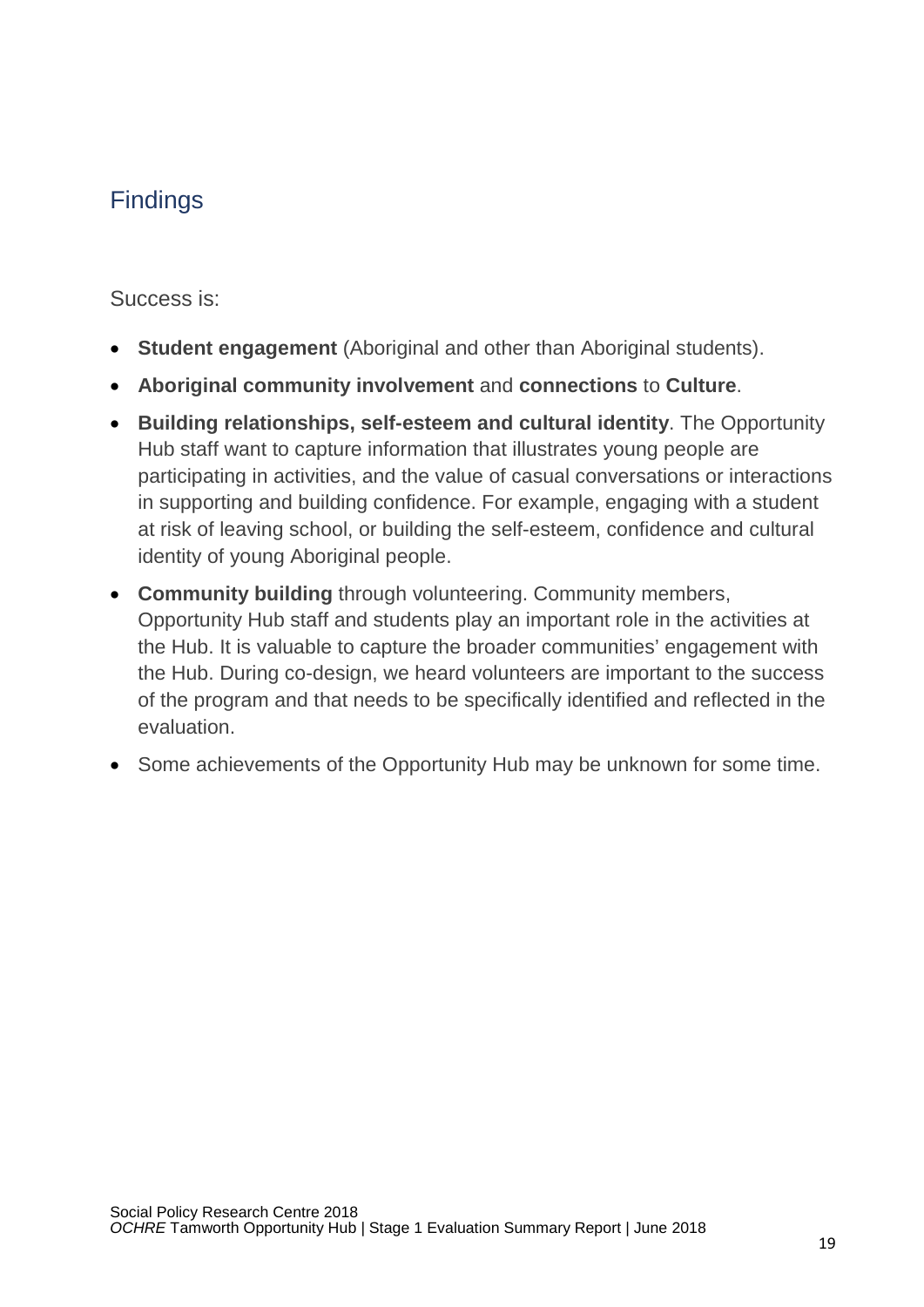## <span id="page-19-0"></span>Recommendations to NSW Government

These recommendations are based on what people told us about the Tamworth Opportunity Hub.

| <b>Theme</b>                                                                                                                      | <b>Recommendation</b>                                                                                                                                                                           |
|-----------------------------------------------------------------------------------------------------------------------------------|-------------------------------------------------------------------------------------------------------------------------------------------------------------------------------------------------|
| <b>Resources</b><br>Role and value of<br>community volunteers<br>to the Hub<br><b>Professional Career</b><br>and Training support | Increase resource provision from NSW<br>Government.                                                                                                                                             |
|                                                                                                                                   | Resource sustainable and effective staffing<br>levels for the Hub. Staff changes can be very<br>disruptive to the program and to the progress<br>and support of individual students at the Hub. |
|                                                                                                                                   | Identify corporate/business partnerships that<br>$\bullet$<br>could support expanded range of Hub<br>programs.                                                                                  |
|                                                                                                                                   | Volunteers are important to the success of Hub<br>$\bullet$<br>programs and their contribution needs to be<br>specifically identified and reflected in the<br>evaluation.                       |
|                                                                                                                                   | Give official recognition to volunteers and<br>provide more resources to support and train<br>them.                                                                                             |
|                                                                                                                                   | NSW Training Services and NSW Dept of<br>Industry to increase training and professional<br>development support for Opportunity Hub<br>employees.                                                |
|                                                                                                                                   | Aboriginal Affairs NSW to provide more support<br>and skill development for non-Aboriginal and<br>Aboriginal school staff.                                                                      |
| Stakeholder<br>engagement                                                                                                         | To engage and work more with Aboriginal<br>people, communities and Aboriginal<br>organisations to respond to their identified<br>needs.                                                         |
| Engagement with<br><b>NSW Gov and NSW</b><br><b>Gov Agencies</b>                                                                  | Improve, expand and require engagement with<br>the Hub from NSW Gov departments other than<br>Aboriginal Affairs- FACS, Juvenile Justice,<br>Local Health Districts (LHDs), Primary Health      |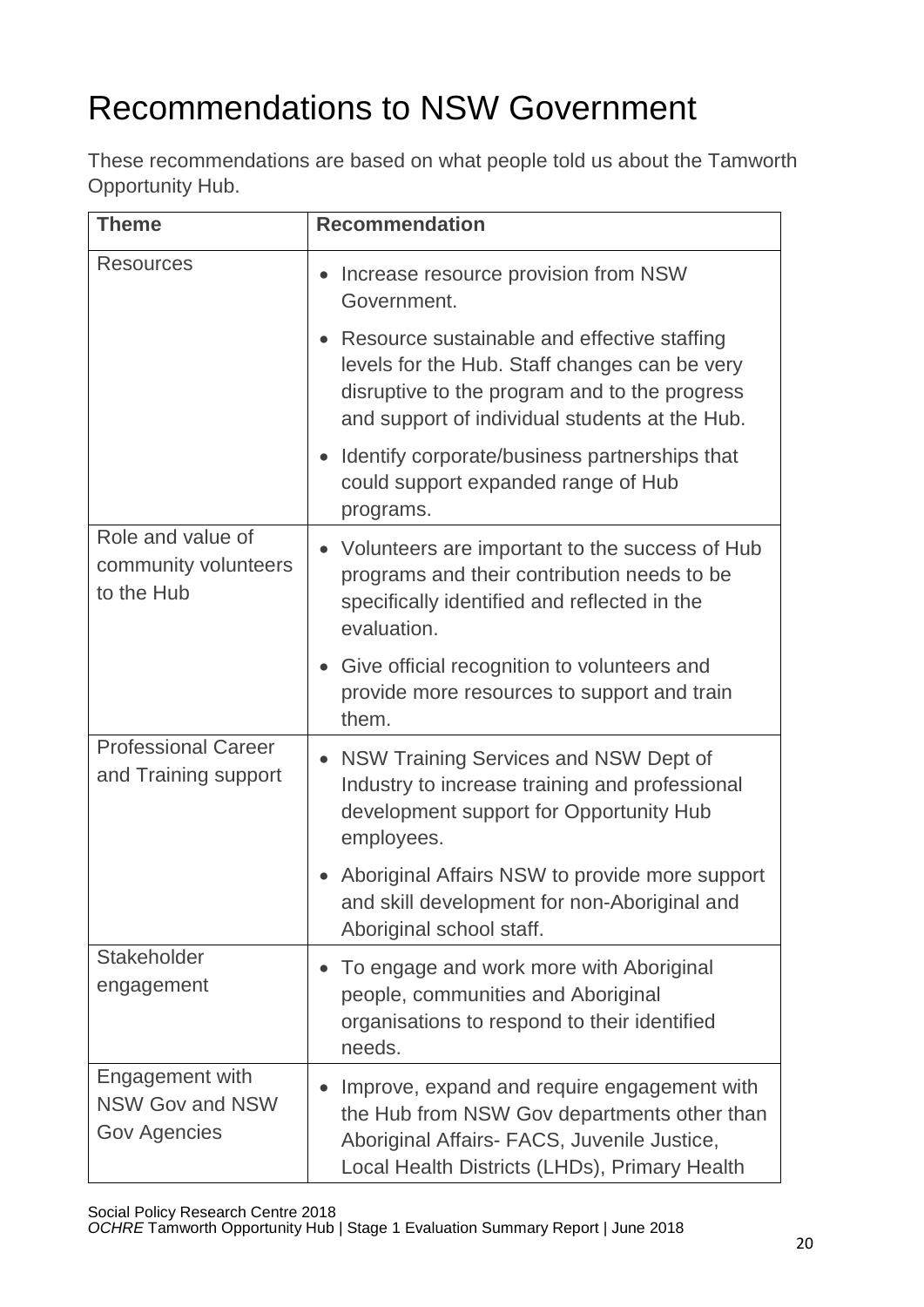| <b>Theme</b>                                                    | <b>Recommendation</b>                                                                                                                                   |
|-----------------------------------------------------------------|---------------------------------------------------------------------------------------------------------------------------------------------------------|
|                                                                 | providers and networks, NSW Dept of<br>Education to support young Aboriginal people.                                                                    |
| <b>Access to Tamworth</b><br><b>Opportunity Hub</b><br>Programs | Involve the Regional Director of Education in<br>the Steering Group to facilitate the engagement<br>of more schools in the Tamworth Opportunity<br>Hub. |
|                                                                 | • Increase access to programs by including more<br>schools in the area surrounding Tamworth.                                                            |
|                                                                 | Identify opportunities and mechanisms to<br>$\bullet$<br>increase the number of local schools involved in<br>the program.                               |
|                                                                 | • Expand the capacity of the Tamworth<br>Opportunity Hub to work with more local<br>schools.                                                            |
|                                                                 | Include young people who have left school and<br>$\bullet$<br>young people who are disengaged from school<br>as eligible participants in Hub programs.  |
| Range of activities<br>conducted by the Hub                     | Support increased staff numbers to provide<br>$\bullet$<br>more activities in the community, including one-<br>to-one time with Hub staff.              |
| Promotion of the Hub                                            | • Share information about the Opportunity Hub<br>more widely across the Tamworth region, and<br>services working with young people.                     |
| Data Collection and<br>Reporting                                | Improve data collection (without placing<br>additional administrative burden on Opportunity<br>Hub staff).                                              |
|                                                                 | Record peoples' stories in visual formats to<br>$\bullet$<br>present to others.                                                                         |
|                                                                 | • Start capturing data earlier, not just from Year 9<br>but from Year 5 or the moment of first<br>engagement.                                           |
|                                                                 | Track outcomes over the long-term.                                                                                                                      |
|                                                                 | Capture wider Hub activity data and<br>demonstrate student engagement, community<br>involvement and connection to culture.                              |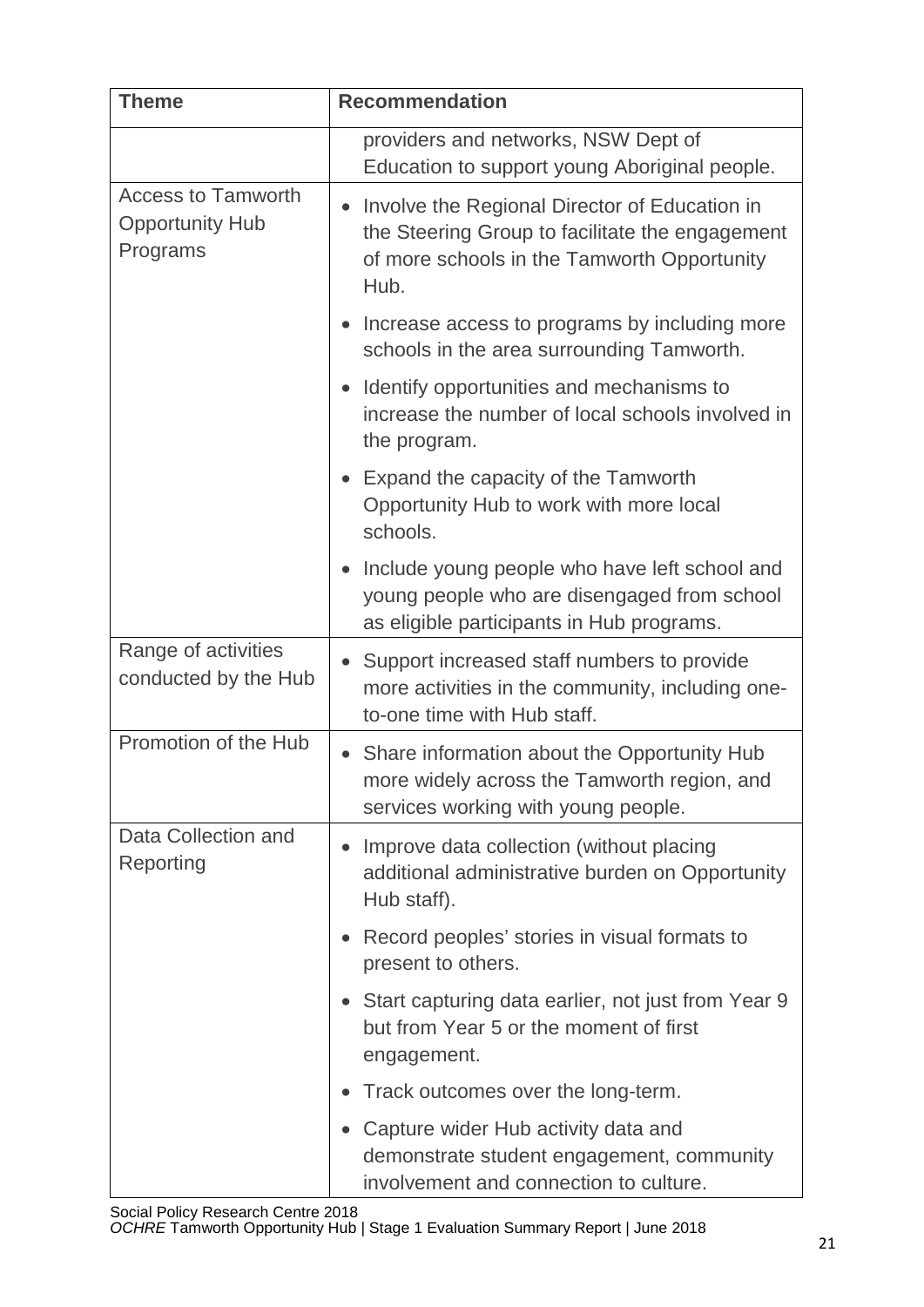| <b>Theme</b>                                                               | <b>Recommendation</b>                                                                                                                                                                                                                                                                                                                                                                   |
|----------------------------------------------------------------------------|-----------------------------------------------------------------------------------------------------------------------------------------------------------------------------------------------------------------------------------------------------------------------------------------------------------------------------------------------------------------------------------------|
| Community<br>determined measures<br>of success<br><b>Tendering Process</b> | Improve reporting mechanisms to capture the<br>relationships and conversations.                                                                                                                                                                                                                                                                                                         |
|                                                                            | Improve the reporting and evaluation<br>mechanisms to adequately and meaningfully<br>describe what happens at the Hub and include<br>individual and community capacity outcomes.                                                                                                                                                                                                        |
|                                                                            | Reporting should reflect community measures<br>$\bullet$<br>regarding the success of the Hub.                                                                                                                                                                                                                                                                                           |
|                                                                            | Measures to include:<br>Level and type of Aboriginal community<br>involvement.<br>Level and number of student engagements -<br>$\bullet$<br>identify cohorts.<br><b>Connection to Culture.</b><br>$\bullet$<br>Specifically identify and include wellbeing<br>$\bullet$<br>indicator outcomes such as building self-<br>esteem and cultural identity into reporting<br>and evaluations. |
|                                                                            | Change and improve the tendering process to<br>$\bullet$<br>provide long-term security to the Tamworth<br>Opportunity Hub and Tamworth Aboriginal<br>community members.                                                                                                                                                                                                                 |
|                                                                            | • Tendering should be more collaborative<br>between government and Aboriginal community<br>members and organisations, focusing on<br>developmental and capacity support for<br>Aboriginal inclusion.                                                                                                                                                                                    |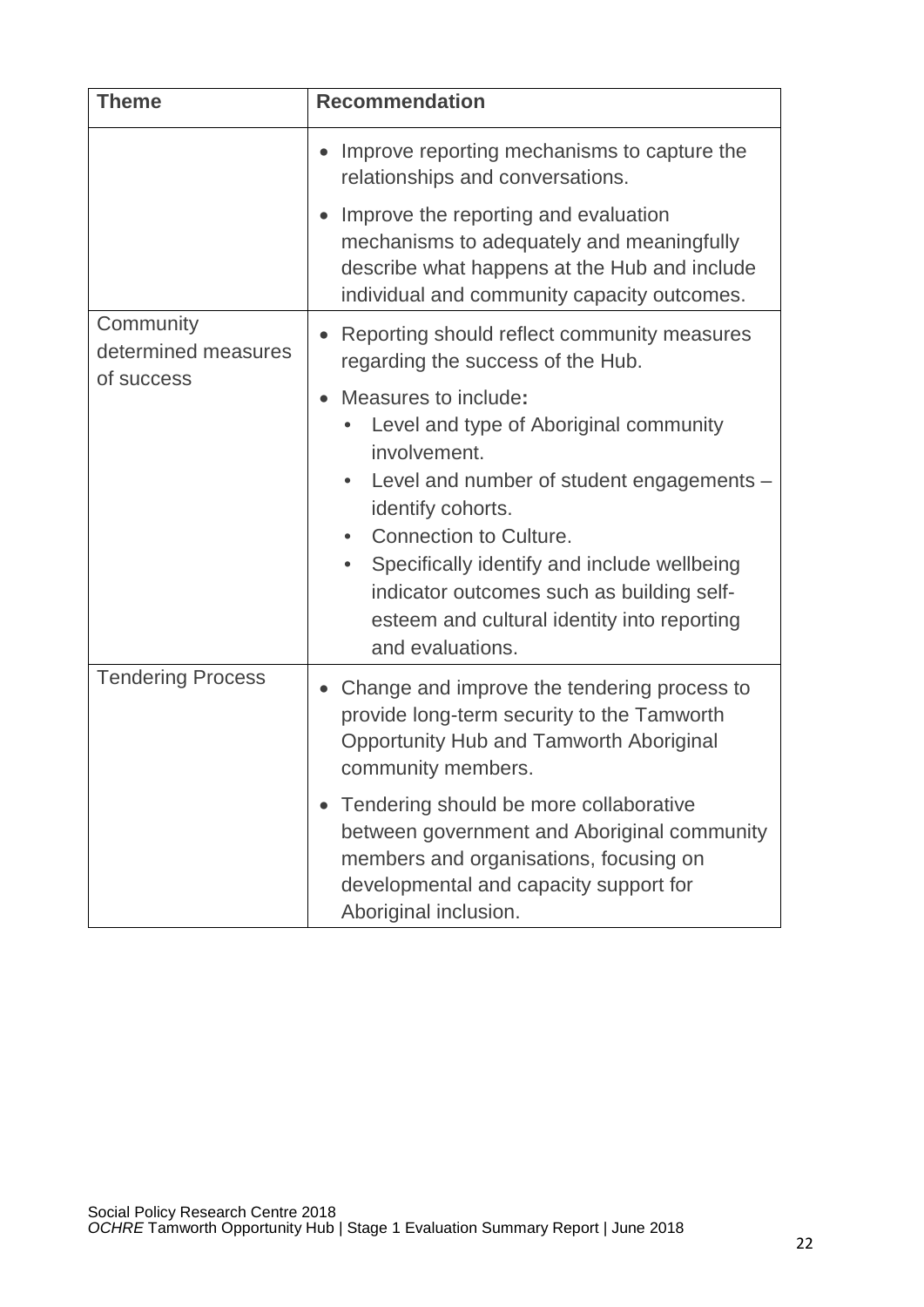They help us, and they believe in us.

[They] help through the rough times.

First there's our culture and there's the other. We need both of them together to get anything going, because they've got to have that recognition that came from country.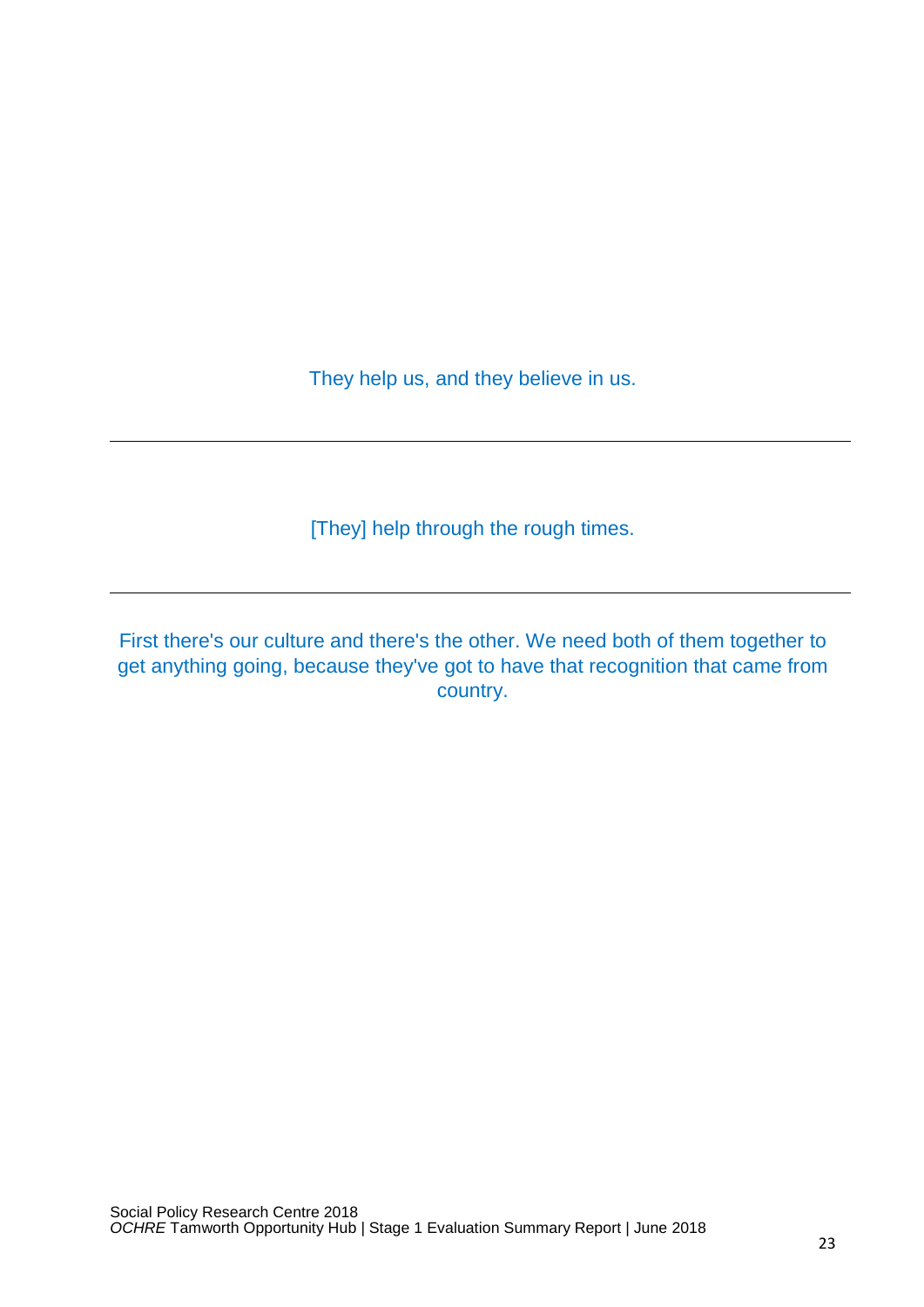### <span id="page-23-0"></span>Directions for next conversations

There are two more stages to the evaluation:

- Stage 2, from July 2018 to June 2021 will identify changes experienced by the participating communities, outcomes, including a focus on identifying Aboriginal determined long and short-term outcomes and recommendations for improving the initiatives.
- Stage 3, from July 2021 to June 2024 will assess the contribution the initiative has made in meeting long-term goals and make recommendations for improving the initiative.

Based on the conversations to date (including co-design), we propose the next conversations include and discuss:

- What long-term data should be captured and how?
- Aboriginal measures of success for the monitoring and evaluation of the initiative during the next Stage.
- How the initiative cam be more accessible for young Aboriginal peoples in the Tamworth region.
- How best to respond to the training and education needs of school staff and Aboriginal community members and organisations for the long-term development and sustainability of the initiative.
- Methods for capturing different kinds of information including volunteer hours, impact of volunteering on young people, and impact of program on student wellbeing, Aboriginal outcomes – not just academic outcomes.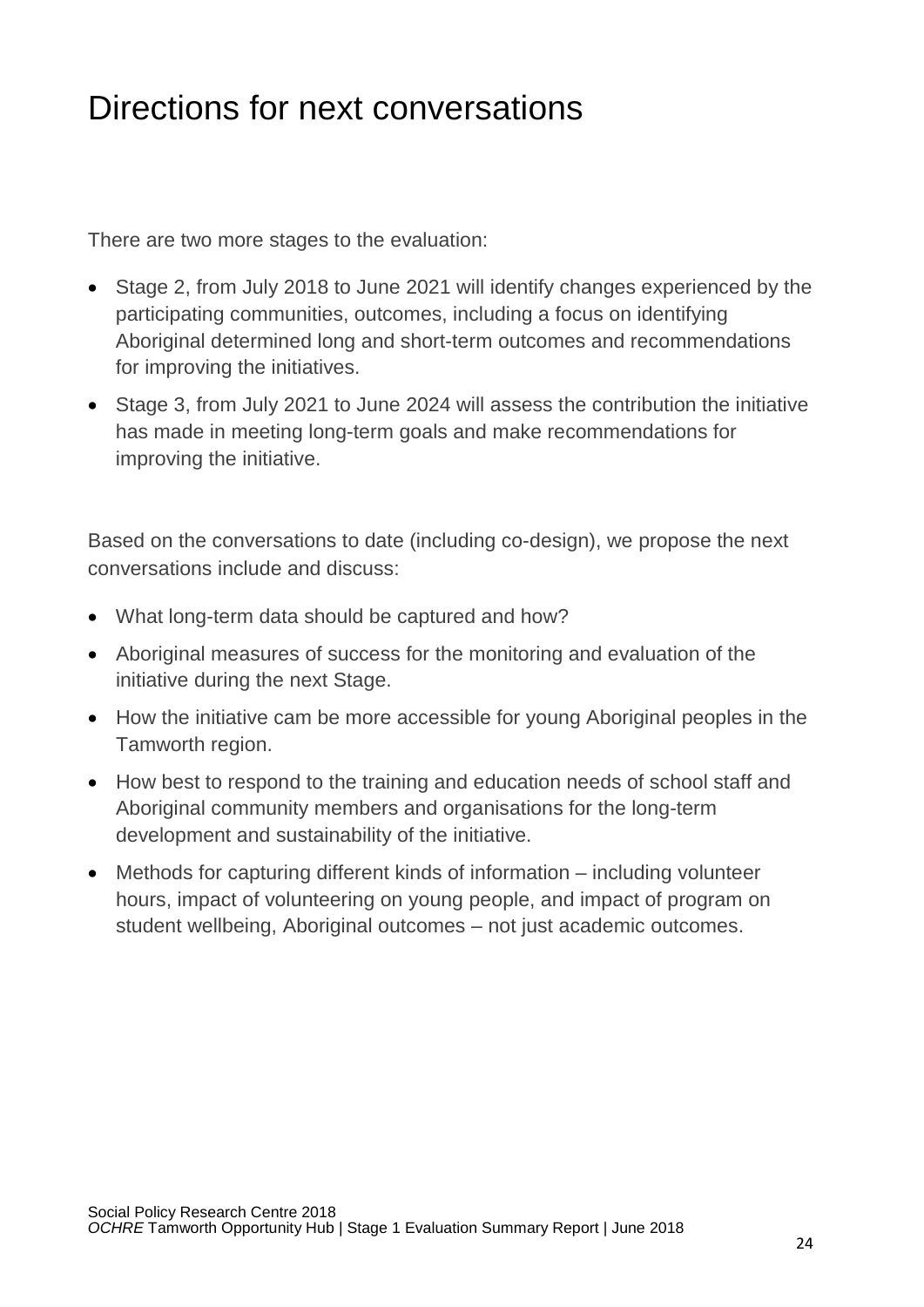This page has been left blank